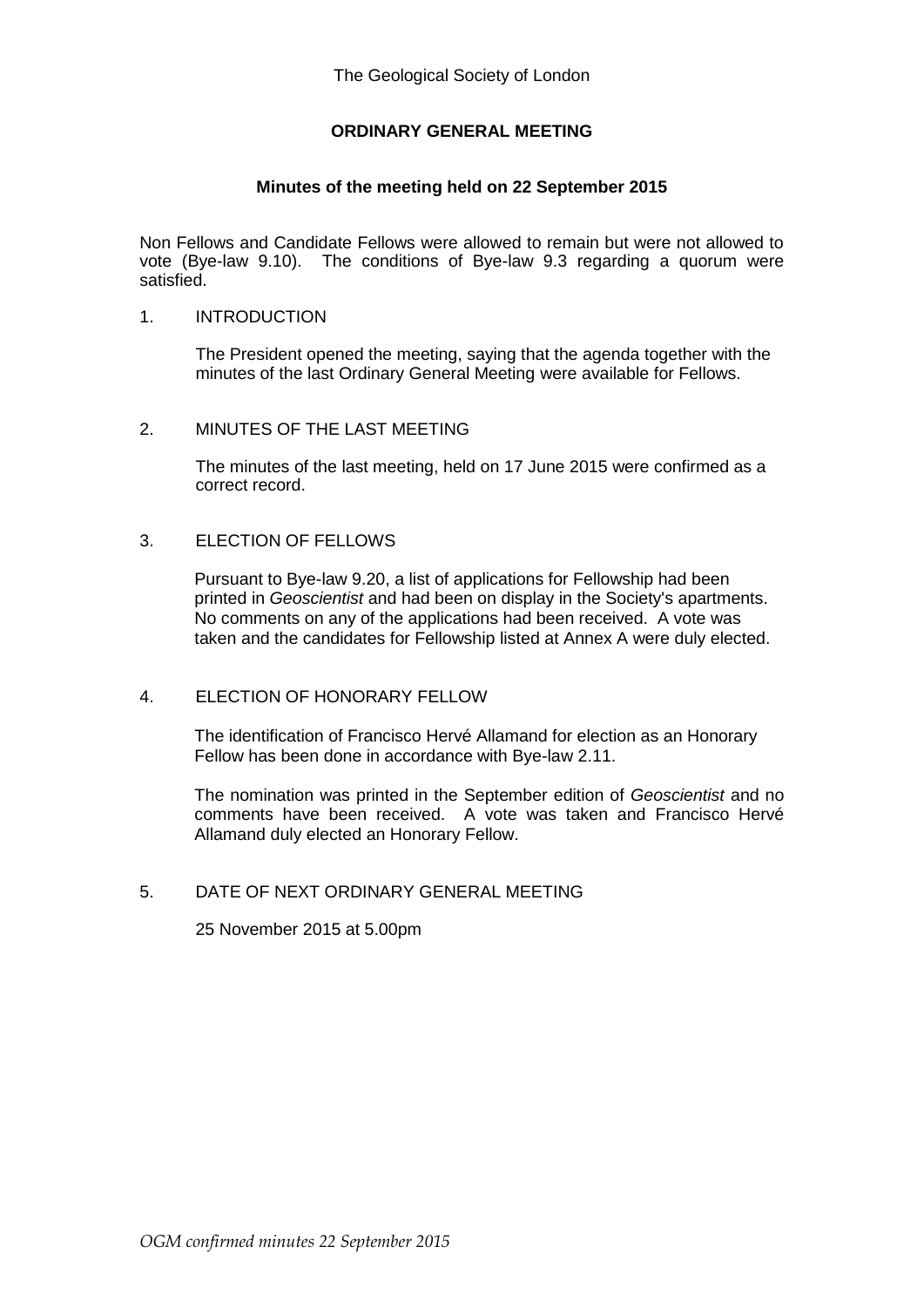THE FOLLOWING NAMES ARE PUT FORWARD FOR ELECTION TO FELLOWSHIP AT THE OGM ON 22 September 2015

256 applications for Fellowship of which 4 are upgrades from Candidate Fellowship.

CANDIDATES WISHING TO UPGRADE TO FELLOWSHIP

William Bradnum Christopher Eyles Christopher Le Cornu Jessica Layfield

| ELLOWS |  |
|--------|--|
|--------|--|

| <b>SURNAME</b>       | Forenames                   |
|----------------------|-----------------------------|
| <b>ADDINALL</b>      | Michael                     |
| <b>ADDISON-SCOTT</b> | Kath                        |
| <b>AHMAD</b>         | Mustajab                    |
| <b>AKWUEH</b>        | <b>Kingsley Dempsey</b>     |
| <b>AL-JAF</b>        | Peshawa                     |
| <b>ALWARD</b>        | Wassem                      |
| <b>ANOZIE</b>        | Eze                         |
| <b>ARTHUR</b>        | <b>Richard Francis John</b> |
| <b>BACON</b>         | Robert                      |
| <b>BAILEY</b>        | Catherine                   |
| <b>BARNETT</b>       | Zoe                         |
| <b>BARR</b>          | Ryan                        |
| <b>BATE</b>          | Andrew                      |
| <b>BELL</b>          | Peter                       |
| <b>BENINGFIELD</b>   | Neil                        |
| <b>BERTOUCHE</b>     | Meriem                      |
| <b>BISSET</b>        | Calum                       |
| <b>BLACKMAN</b>      | Benjamin                    |
| <b>BLAISSE</b>       | Lorna                       |
| <b>BOATRIGHT</b>     | Dan                         |
| <b>BONNETON</b>      | Armelle                     |
| <b>BRADBURY</b>      | Harry James                 |
| <b>BRADLEY</b>       | Christopher Phillip         |
| <b>BRANIFF</b>       | Victoria                    |
| <b>BROWN</b>         | lain                        |
| <b>BROWNE</b>        | Rory                        |
| <b>BRUENING</b>      | Lennart                     |
| <b>BRYLA</b>         | Urszula                     |
| <b>BULLEN</b>        | Christopher John            |
| <b>BULLOCK</b>       | Liam                        |
| <b>BULLOCK</b>       | Stephen                     |
| <b>BUMP</b>          | Alexander                   |
| <b>BUSHELL</b>       | Giles                       |
| <b>BUTCHER</b>       | Lee James                   |
| <b>BUTCHER</b>       | Ruth                        |

**CAMP** Thomas **CAMPBELL** Stewart Ross **CARTWRIGHT** | Ailsa Faye **CHANA** Gurjeet Singh **CHAVERRA VALENCIA** Andrea **CHEESE** Anne-Mette **CHEUNG** Kwok Jing **CHIU** Hon Chim **CHUGG** Gareth David **CLARKE** Daniel **CLAYDON** Ryan **CLIFTON** Toby **COCKBURN** Zoe Elizabeth **COMLEY** Garan Robat **CORNTHWAITE** Joseph **COUREL** Romain **COWARD** Richard William **COX** Philip **COX** Timothy **COYNE** Neil Anthony **CROPPER** Jack **CRUICKSHANK** Chae **DALY** | Claire Louise **DAVIES** Huw **DAVIS** Alice **DE JOUX** Andrew **DELTENRE** Alex **DENNIS** Kari **DENNISON** David Anthony James **DICKSON** James **DILLEY** Christopher **DISSEZ** Laure Isabelle Michele **DRUMMOND** Neil **DUERTO** Leonardo

*OGM confirmed minutes 22 September 2015*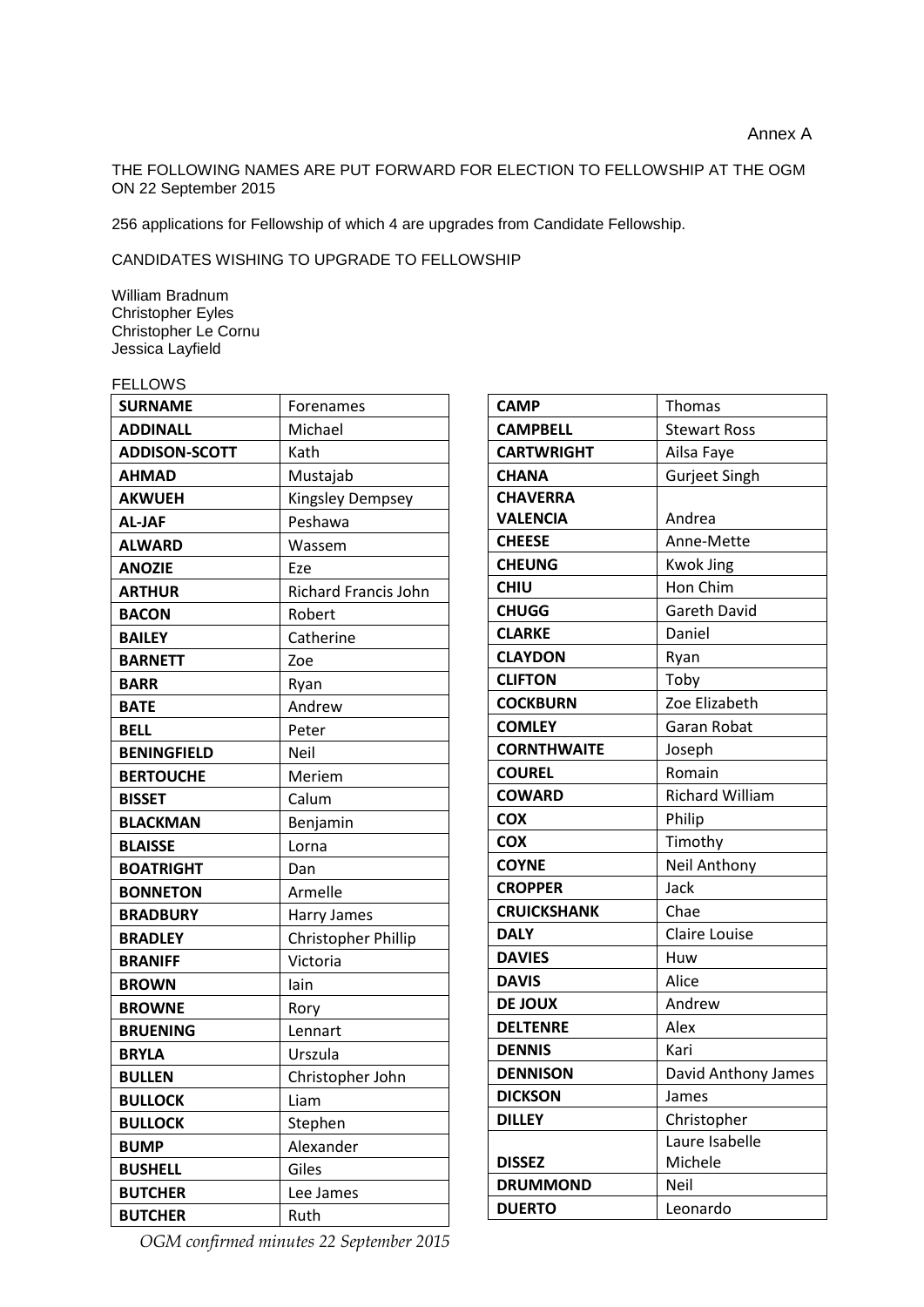| <b>DUNN</b>           | Jonathan                  |
|-----------------------|---------------------------|
| <b>DUNSTAN</b>        | <b>Simon Marcus</b>       |
| <b>DYASON</b>         | Alex                      |
| <b>EASTGATE</b>       | Thomas                    |
| <b>ELBOURNE</b>       | Tom                       |
| <b>ELLIOT</b>         | Rachael                   |
| <b>ELLIOTT</b>        | Ellis                     |
| <b>ELUYERA</b>        | Damilola                  |
| <b>ETON</b>           | <b>Godwin Effiong</b>     |
| <b>EVANS</b>          | Edward                    |
| <b>EWAN</b>           | Callum                    |
| <b>FABIOLA</b>        | Tammaro                   |
| <b>FAIRBAIRN</b>      | Alexander                 |
| <b>FIELD</b>          | Aaron                     |
| <b>FINN</b>           | Colin                     |
| <b>FLETCHER</b>       | Keith John                |
| <b>FOLL</b>           | Tom                       |
| <b>FREEMAN</b>        | Eric                      |
| <b>FREWIN</b>         | Neil                      |
| <b>FURMSTON-EVANS</b> | James                     |
| <b>FURZE</b>          | Mark                      |
| <b>GILFEDDER</b>      | David                     |
| <b>GILMOUR</b>        | lain                      |
| <b>GKOUVAILAS</b>     | Ioannis Alkiviadis        |
| <b>GOMERY</b>         | Joseph                    |
| <b>GONSKI</b>         | Stephen                   |
| <b>GREEN</b>          | Philip Benjamin           |
| <b>GREIG</b>          | lain                      |
| <b>GRIFFITHS</b>      | Scott                     |
| <b>GYNGELL-JONES</b>  | Amelia                    |
| <b>HACKSTON</b>       | Abigail                   |
| <b>HAIDON</b>         | Cheryl                    |
| <b>HANSEN</b>         | Sjastri                   |
| <b>HARRISON</b>       | John                      |
| <b>HETHERINGTON</b>   | Michelle                  |
| <b>HODGES</b>         | Susan                     |
| <b>HOGGARD</b>        | Sophie Elizabeth          |
| <b>HOYLE</b>          | Thomas Maldwyn            |
| <b>HUGHES</b>         | Geralt                    |
| <b>HURST</b>          | Neil Walker               |
| <b>JATO</b>           | Musa                      |
| <b>JOBSON</b>         | <b>Daniel Lewis</b>       |
| <b>JONES</b>          | Alexander                 |
| <b>JONES</b>          | <b>Gwynfor Alun Price</b> |
| <b>JUDGE</b>          | Neil                      |
| <b>KARAGKOUNIS</b>    | <b>Nikolaos</b>           |
| <b>KELLY</b>          | John                      |

| <b>KHADUN</b>       | Emma                   |
|---------------------|------------------------|
| <b>KHULLAR</b>      | Sumeet                 |
| <b>KILCRAN</b>      | Lee                    |
| <b>KIRBY</b>        | David                  |
| <b>KIRBY</b>        | Josie-Alice            |
| <b>KNIGHTS</b>      | <b>Bradley</b>         |
| <b>KRESLINA</b>     | Linda                  |
| <b>LAING</b>        | Gary                   |
| <b>LAM</b>          | Kin Fung               |
| <b>LAMBERT</b>      | <b>Nicolas</b>         |
| <b>LANGLANDS</b>    | John Gordon            |
| <b>LAWLESS</b>      | <b>Richard Anthony</b> |
| <b>LE HERISSIER</b> | Emily                  |
| <b>LEEMAN</b>       | Matthew                |
| <b>LEONARD</b>      | Gareth                 |
| <b>LEWIS</b>        | David                  |
| <b>LUCAS</b>        | Jane                   |
| <b>LUSARDI</b>      | Danny                  |
| <b>MACDONALD</b>    | Donald                 |
| <b>MACINTYRE</b>    | <b>Hamish Roderick</b> |
| <b>MAGOR</b>        | Philip                 |
| <b>MAIR</b>         | Kathryn                |
| <b>MARES</b>        | Tennille               |
| <b>MARGIN</b>       | Donata                 |
| <b>MARPLES</b>      | Tim                    |
| <b>MASON</b>        | Ashley Jon             |
| <b>MATTHEWS</b>     | Angharad               |
| <b>MATYAS</b>       | Janos                  |
| <b>MCCANN</b>       | Michael                |
| <b>MCDONALD</b>     | Michael                |
| <b>MCGREEVY</b>     | Jamie                  |
| <b>MCLACHLAN</b>    | Erica Christine        |
| <b>MCLEAN</b>       | Brendan John           |
| <b>MIDBOE</b>       | Peter Steven           |
| <b>MIKIS</b>        | Anna                   |
| <b>MILNE</b>        | Daniel James           |
| <b>MILTON</b>       | Joe                    |
| <b>MITCHELL</b>     | Daniel                 |
| <b>MKUU</b>         | Doreen                 |
| <b>MOHANDES</b>     | Mustafa Mohammed       |
| <b>MORRANT</b>      | Rosie                  |
| <b>MORRIS-HALE</b>  | <b>Gareth Louis</b>    |
| <b>MOUNTFORD</b>    | Neil                   |
| <b>MURPHY</b>       | Jade                   |
| <b>NANNE</b>        | Josefine Agnes Maria   |
| ΝG                  | Siu Hin Steve          |
| <b>NORTHCOTE</b>    | Anthony                |